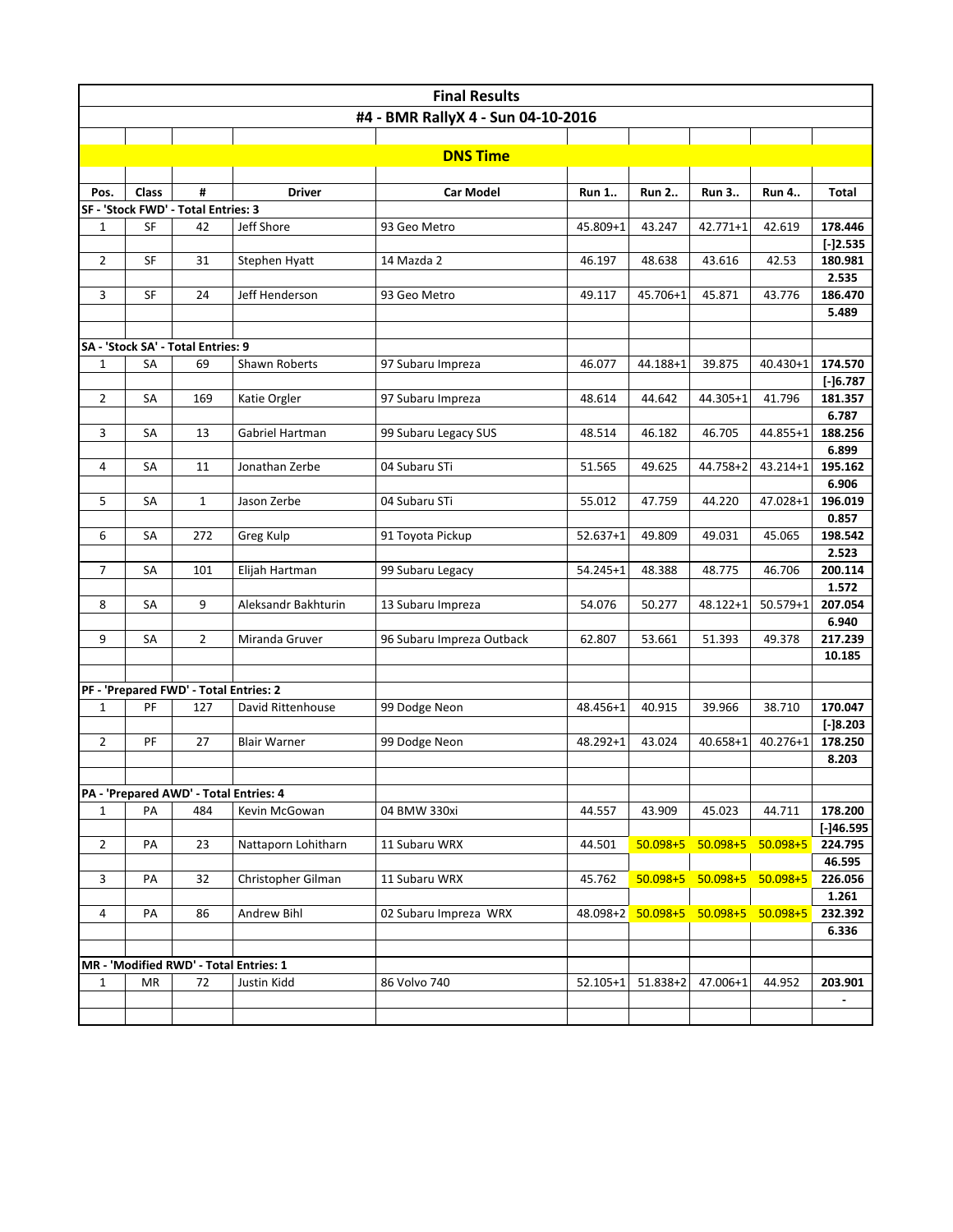| #4 - BMR RallyX 4 - Sun 04-10-2016<br><b>DNS Time</b><br><b>Class</b><br>#<br><b>Driver</b><br><b>Car Model</b><br><b>Run 1</b><br><b>Run 2</b><br><b>Run 3</b><br><b>Total</b><br>Pos.<br><b>Run 4</b><br>MF - 'Modified FWD' - Total Entries: 6<br>MF<br>913<br>86 Saab 900<br>173.356<br>$\mathbf{1}$<br>42.946<br>43.358<br>43.758<br>43.294<br>Jason Morris<br>$[-]26.527$<br>199.883<br>$\overline{2}$<br>MF<br>57<br>$54.105 + 5$<br>Juan Sanchez<br>91 Subaru Justy<br>43.641<br>48.183<br>43.954<br>26.527<br>3<br>75<br>$54.105 + 5$<br>$54.105 + 5$<br>209.756<br>MF<br>Michael Julian<br>91 Subaru Justy<br>39.889<br>41.657<br>9.873<br>12<br>47.941+1 54.105+5<br>MF<br>Andy Thomas<br>03 Toyota Celica<br>$54.105 + 5$<br>217.821<br>4<br>39.670<br>8.065<br>5<br>54.105+5 54.105+5 54.105+5<br>236.046<br>MF<br>113<br>Jason Ackerman<br>96 VW GTi<br>43.731<br>18.225<br>6<br>MF<br>19<br>Mike Robinson<br>95 VW GTi<br><b>DNS</b><br>MA - 'Modified AWD' - Total Entries: 7<br>151.259<br>7<br>01 Subaru Impreza RS<br>37.968<br>37.852<br>36.025<br>1<br>MA<br><b>Rick Landis</b><br>39.414<br>$[-]17.721$<br>$\overline{2}$<br>17<br>01 Subaru Impreza RS<br>40.911<br>39.956<br>168.980<br>MA<br>Jake Warriner<br>42.870<br>43.243+1<br>17.721<br>3<br>929<br>Matthew Chmielewski<br>43.881<br>47.803+5<br>MA<br>02 Subaru Impreza<br>41.046<br>41.492<br>184.222<br>15.242<br>653<br>Wilbert Cedeno<br>15 Subaru Wrx Sti<br>47.045<br>48.565<br>189.667<br>4<br>MA<br>45.558<br>48.499<br>5.445<br>8<br>5<br>Sergei Grishin<br>$45.623 + 1$<br>48.084<br>192.184<br>MA<br>00 Subaru Impreza 2.5 RS<br>49.649<br>44.828+1<br>2.517<br>$47.803 + 5$<br>$47.803 + 5$<br>$47.803 + 5$<br>6<br>77<br>Juan Adamiec<br>84 Audi 4000<br>217.759<br>MA<br>44.350<br>25.575<br>47.803+5 47.803+5 47.803+5<br>7<br>85<br>Nicholas Dunn<br>11 Subaru STi<br>$45.803 + 1$<br>221.212<br>MA | <b>Final Results</b> |  |  |  |  |  |  |  |  |       |  |  |  |
|-----------------------------------------------------------------------------------------------------------------------------------------------------------------------------------------------------------------------------------------------------------------------------------------------------------------------------------------------------------------------------------------------------------------------------------------------------------------------------------------------------------------------------------------------------------------------------------------------------------------------------------------------------------------------------------------------------------------------------------------------------------------------------------------------------------------------------------------------------------------------------------------------------------------------------------------------------------------------------------------------------------------------------------------------------------------------------------------------------------------------------------------------------------------------------------------------------------------------------------------------------------------------------------------------------------------------------------------------------------------------------------------------------------------------------------------------------------------------------------------------------------------------------------------------------------------------------------------------------------------------------------------------------------------------------------------------------------------------------------------------------------------------------------------------------------------------------------------------------------------------------------------------------|----------------------|--|--|--|--|--|--|--|--|-------|--|--|--|
|                                                                                                                                                                                                                                                                                                                                                                                                                                                                                                                                                                                                                                                                                                                                                                                                                                                                                                                                                                                                                                                                                                                                                                                                                                                                                                                                                                                                                                                                                                                                                                                                                                                                                                                                                                                                                                                                                                     |                      |  |  |  |  |  |  |  |  |       |  |  |  |
|                                                                                                                                                                                                                                                                                                                                                                                                                                                                                                                                                                                                                                                                                                                                                                                                                                                                                                                                                                                                                                                                                                                                                                                                                                                                                                                                                                                                                                                                                                                                                                                                                                                                                                                                                                                                                                                                                                     |                      |  |  |  |  |  |  |  |  |       |  |  |  |
|                                                                                                                                                                                                                                                                                                                                                                                                                                                                                                                                                                                                                                                                                                                                                                                                                                                                                                                                                                                                                                                                                                                                                                                                                                                                                                                                                                                                                                                                                                                                                                                                                                                                                                                                                                                                                                                                                                     |                      |  |  |  |  |  |  |  |  |       |  |  |  |
|                                                                                                                                                                                                                                                                                                                                                                                                                                                                                                                                                                                                                                                                                                                                                                                                                                                                                                                                                                                                                                                                                                                                                                                                                                                                                                                                                                                                                                                                                                                                                                                                                                                                                                                                                                                                                                                                                                     |                      |  |  |  |  |  |  |  |  |       |  |  |  |
|                                                                                                                                                                                                                                                                                                                                                                                                                                                                                                                                                                                                                                                                                                                                                                                                                                                                                                                                                                                                                                                                                                                                                                                                                                                                                                                                                                                                                                                                                                                                                                                                                                                                                                                                                                                                                                                                                                     |                      |  |  |  |  |  |  |  |  |       |  |  |  |
|                                                                                                                                                                                                                                                                                                                                                                                                                                                                                                                                                                                                                                                                                                                                                                                                                                                                                                                                                                                                                                                                                                                                                                                                                                                                                                                                                                                                                                                                                                                                                                                                                                                                                                                                                                                                                                                                                                     |                      |  |  |  |  |  |  |  |  |       |  |  |  |
|                                                                                                                                                                                                                                                                                                                                                                                                                                                                                                                                                                                                                                                                                                                                                                                                                                                                                                                                                                                                                                                                                                                                                                                                                                                                                                                                                                                                                                                                                                                                                                                                                                                                                                                                                                                                                                                                                                     |                      |  |  |  |  |  |  |  |  |       |  |  |  |
|                                                                                                                                                                                                                                                                                                                                                                                                                                                                                                                                                                                                                                                                                                                                                                                                                                                                                                                                                                                                                                                                                                                                                                                                                                                                                                                                                                                                                                                                                                                                                                                                                                                                                                                                                                                                                                                                                                     |                      |  |  |  |  |  |  |  |  |       |  |  |  |
|                                                                                                                                                                                                                                                                                                                                                                                                                                                                                                                                                                                                                                                                                                                                                                                                                                                                                                                                                                                                                                                                                                                                                                                                                                                                                                                                                                                                                                                                                                                                                                                                                                                                                                                                                                                                                                                                                                     |                      |  |  |  |  |  |  |  |  |       |  |  |  |
|                                                                                                                                                                                                                                                                                                                                                                                                                                                                                                                                                                                                                                                                                                                                                                                                                                                                                                                                                                                                                                                                                                                                                                                                                                                                                                                                                                                                                                                                                                                                                                                                                                                                                                                                                                                                                                                                                                     |                      |  |  |  |  |  |  |  |  |       |  |  |  |
|                                                                                                                                                                                                                                                                                                                                                                                                                                                                                                                                                                                                                                                                                                                                                                                                                                                                                                                                                                                                                                                                                                                                                                                                                                                                                                                                                                                                                                                                                                                                                                                                                                                                                                                                                                                                                                                                                                     |                      |  |  |  |  |  |  |  |  |       |  |  |  |
|                                                                                                                                                                                                                                                                                                                                                                                                                                                                                                                                                                                                                                                                                                                                                                                                                                                                                                                                                                                                                                                                                                                                                                                                                                                                                                                                                                                                                                                                                                                                                                                                                                                                                                                                                                                                                                                                                                     |                      |  |  |  |  |  |  |  |  |       |  |  |  |
|                                                                                                                                                                                                                                                                                                                                                                                                                                                                                                                                                                                                                                                                                                                                                                                                                                                                                                                                                                                                                                                                                                                                                                                                                                                                                                                                                                                                                                                                                                                                                                                                                                                                                                                                                                                                                                                                                                     |                      |  |  |  |  |  |  |  |  |       |  |  |  |
|                                                                                                                                                                                                                                                                                                                                                                                                                                                                                                                                                                                                                                                                                                                                                                                                                                                                                                                                                                                                                                                                                                                                                                                                                                                                                                                                                                                                                                                                                                                                                                                                                                                                                                                                                                                                                                                                                                     |                      |  |  |  |  |  |  |  |  |       |  |  |  |
|                                                                                                                                                                                                                                                                                                                                                                                                                                                                                                                                                                                                                                                                                                                                                                                                                                                                                                                                                                                                                                                                                                                                                                                                                                                                                                                                                                                                                                                                                                                                                                                                                                                                                                                                                                                                                                                                                                     |                      |  |  |  |  |  |  |  |  |       |  |  |  |
|                                                                                                                                                                                                                                                                                                                                                                                                                                                                                                                                                                                                                                                                                                                                                                                                                                                                                                                                                                                                                                                                                                                                                                                                                                                                                                                                                                                                                                                                                                                                                                                                                                                                                                                                                                                                                                                                                                     |                      |  |  |  |  |  |  |  |  |       |  |  |  |
|                                                                                                                                                                                                                                                                                                                                                                                                                                                                                                                                                                                                                                                                                                                                                                                                                                                                                                                                                                                                                                                                                                                                                                                                                                                                                                                                                                                                                                                                                                                                                                                                                                                                                                                                                                                                                                                                                                     |                      |  |  |  |  |  |  |  |  |       |  |  |  |
|                                                                                                                                                                                                                                                                                                                                                                                                                                                                                                                                                                                                                                                                                                                                                                                                                                                                                                                                                                                                                                                                                                                                                                                                                                                                                                                                                                                                                                                                                                                                                                                                                                                                                                                                                                                                                                                                                                     |                      |  |  |  |  |  |  |  |  |       |  |  |  |
|                                                                                                                                                                                                                                                                                                                                                                                                                                                                                                                                                                                                                                                                                                                                                                                                                                                                                                                                                                                                                                                                                                                                                                                                                                                                                                                                                                                                                                                                                                                                                                                                                                                                                                                                                                                                                                                                                                     |                      |  |  |  |  |  |  |  |  |       |  |  |  |
|                                                                                                                                                                                                                                                                                                                                                                                                                                                                                                                                                                                                                                                                                                                                                                                                                                                                                                                                                                                                                                                                                                                                                                                                                                                                                                                                                                                                                                                                                                                                                                                                                                                                                                                                                                                                                                                                                                     |                      |  |  |  |  |  |  |  |  |       |  |  |  |
|                                                                                                                                                                                                                                                                                                                                                                                                                                                                                                                                                                                                                                                                                                                                                                                                                                                                                                                                                                                                                                                                                                                                                                                                                                                                                                                                                                                                                                                                                                                                                                                                                                                                                                                                                                                                                                                                                                     |                      |  |  |  |  |  |  |  |  |       |  |  |  |
|                                                                                                                                                                                                                                                                                                                                                                                                                                                                                                                                                                                                                                                                                                                                                                                                                                                                                                                                                                                                                                                                                                                                                                                                                                                                                                                                                                                                                                                                                                                                                                                                                                                                                                                                                                                                                                                                                                     |                      |  |  |  |  |  |  |  |  |       |  |  |  |
|                                                                                                                                                                                                                                                                                                                                                                                                                                                                                                                                                                                                                                                                                                                                                                                                                                                                                                                                                                                                                                                                                                                                                                                                                                                                                                                                                                                                                                                                                                                                                                                                                                                                                                                                                                                                                                                                                                     |                      |  |  |  |  |  |  |  |  |       |  |  |  |
|                                                                                                                                                                                                                                                                                                                                                                                                                                                                                                                                                                                                                                                                                                                                                                                                                                                                                                                                                                                                                                                                                                                                                                                                                                                                                                                                                                                                                                                                                                                                                                                                                                                                                                                                                                                                                                                                                                     |                      |  |  |  |  |  |  |  |  |       |  |  |  |
|                                                                                                                                                                                                                                                                                                                                                                                                                                                                                                                                                                                                                                                                                                                                                                                                                                                                                                                                                                                                                                                                                                                                                                                                                                                                                                                                                                                                                                                                                                                                                                                                                                                                                                                                                                                                                                                                                                     |                      |  |  |  |  |  |  |  |  |       |  |  |  |
|                                                                                                                                                                                                                                                                                                                                                                                                                                                                                                                                                                                                                                                                                                                                                                                                                                                                                                                                                                                                                                                                                                                                                                                                                                                                                                                                                                                                                                                                                                                                                                                                                                                                                                                                                                                                                                                                                                     |                      |  |  |  |  |  |  |  |  |       |  |  |  |
|                                                                                                                                                                                                                                                                                                                                                                                                                                                                                                                                                                                                                                                                                                                                                                                                                                                                                                                                                                                                                                                                                                                                                                                                                                                                                                                                                                                                                                                                                                                                                                                                                                                                                                                                                                                                                                                                                                     |                      |  |  |  |  |  |  |  |  |       |  |  |  |
|                                                                                                                                                                                                                                                                                                                                                                                                                                                                                                                                                                                                                                                                                                                                                                                                                                                                                                                                                                                                                                                                                                                                                                                                                                                                                                                                                                                                                                                                                                                                                                                                                                                                                                                                                                                                                                                                                                     |                      |  |  |  |  |  |  |  |  |       |  |  |  |
|                                                                                                                                                                                                                                                                                                                                                                                                                                                                                                                                                                                                                                                                                                                                                                                                                                                                                                                                                                                                                                                                                                                                                                                                                                                                                                                                                                                                                                                                                                                                                                                                                                                                                                                                                                                                                                                                                                     |                      |  |  |  |  |  |  |  |  |       |  |  |  |
|                                                                                                                                                                                                                                                                                                                                                                                                                                                                                                                                                                                                                                                                                                                                                                                                                                                                                                                                                                                                                                                                                                                                                                                                                                                                                                                                                                                                                                                                                                                                                                                                                                                                                                                                                                                                                                                                                                     |                      |  |  |  |  |  |  |  |  |       |  |  |  |
|                                                                                                                                                                                                                                                                                                                                                                                                                                                                                                                                                                                                                                                                                                                                                                                                                                                                                                                                                                                                                                                                                                                                                                                                                                                                                                                                                                                                                                                                                                                                                                                                                                                                                                                                                                                                                                                                                                     |                      |  |  |  |  |  |  |  |  |       |  |  |  |
|                                                                                                                                                                                                                                                                                                                                                                                                                                                                                                                                                                                                                                                                                                                                                                                                                                                                                                                                                                                                                                                                                                                                                                                                                                                                                                                                                                                                                                                                                                                                                                                                                                                                                                                                                                                                                                                                                                     |                      |  |  |  |  |  |  |  |  |       |  |  |  |
|                                                                                                                                                                                                                                                                                                                                                                                                                                                                                                                                                                                                                                                                                                                                                                                                                                                                                                                                                                                                                                                                                                                                                                                                                                                                                                                                                                                                                                                                                                                                                                                                                                                                                                                                                                                                                                                                                                     |                      |  |  |  |  |  |  |  |  | 3.453 |  |  |  |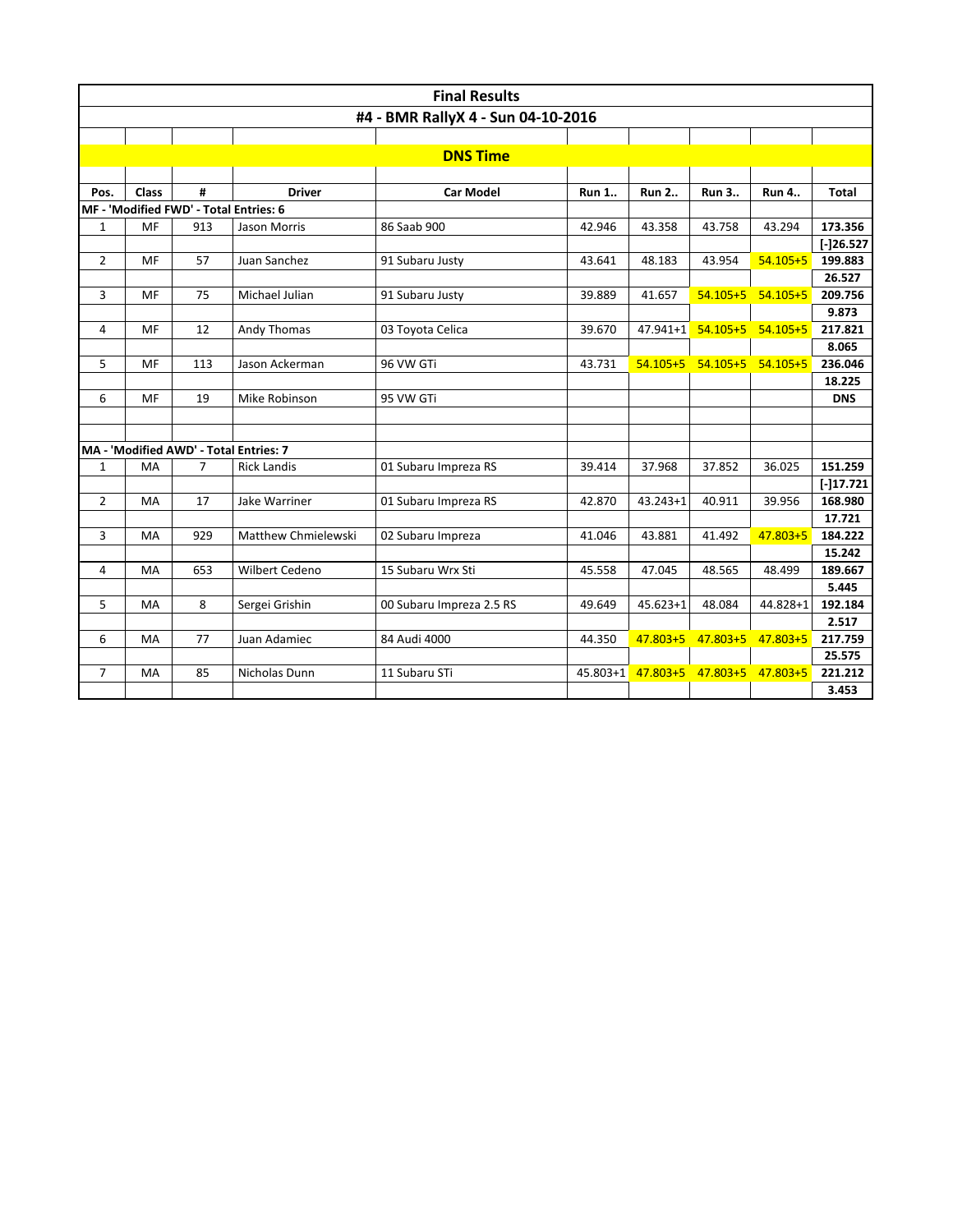| <b>Final Raw Time Results</b>      |                |           |                |                            |                           |         |        |          |  |  |  |
|------------------------------------|----------------|-----------|----------------|----------------------------|---------------------------|---------|--------|----------|--|--|--|
| #4 - BMR RallyX 4 - Sun 04-10-2016 |                |           |                |                            |                           |         |        |          |  |  |  |
| <b>Timed Entries: 31</b>           |                |           |                |                            |                           |         |        |          |  |  |  |
|                                    |                |           |                |                            |                           |         |        |          |  |  |  |
| Raw Pos.                           | Pos.           | Class     | #              | <b>Driver</b>              | <b>Car Model</b>          | Raw D1  | Diff.  | From 1st |  |  |  |
| 1                                  | $\mathbf{1}$   | MA        | $\overline{7}$ | <b>Rick Landis</b>         | 01 Subaru Impreza RS      | 151.259 | 0      | 0        |  |  |  |
| $\overline{2}$                     | $\overline{2}$ | MA        | 17             | Jake Warriner              | 01 Subaru Impreza RS      | 168.980 | 17.721 | 17.721   |  |  |  |
| 3                                  | $\mathbf{1}$   | PF        | 127            | David Rittenhouse          | 99 Dodge Neon             | 170.047 | 1.067  | 18.788   |  |  |  |
| 4                                  | $\mathbf{1}$   | MF        | 913            | <b>Jason Morris</b>        | 86 Saab 900               | 173.356 | 3.309  | 22.097   |  |  |  |
| 5                                  | $\mathbf{1}$   | SA        | 69             | <b>Shawn Roberts</b>       | 97 Subaru Impreza         | 174.570 | 1.214  | 23.311   |  |  |  |
| 6                                  | $\mathbf{1}$   | PA        | 484            | Kevin McGowan              | 04 BMW 330xi              | 178.200 | 3.630  | 26.941   |  |  |  |
| $\overline{7}$                     | $\overline{2}$ | PF        | 27             | <b>Blair Warner</b>        | 99 Dodge Neon             | 178.250 | 0.050  | 26.991   |  |  |  |
| 8                                  | $\mathbf{1}$   | <b>SF</b> | 42             | Jeff Shore                 | 93 Geo Metro              | 178.446 | 0.196  | 27.187   |  |  |  |
| 9                                  | $\overline{2}$ | SF        | 31             | Stephen Hyatt              | 14 Mazda 2                | 180.981 | 2.535  | 29.722   |  |  |  |
| 10                                 | 2              | <b>SA</b> | 169            | Katie Orgler               | 97 Subaru Impreza         | 181.357 | 0.376  | 30.098   |  |  |  |
| 11                                 | 3              | <b>MA</b> | 929            | <b>Matthew Chmielewski</b> | 02 Subaru Impreza         | 184.222 | 2.865  | 32.963   |  |  |  |
| 12                                 | 3              | <b>SF</b> | 24             | Jeff Henderson             | 93 Geo Metro              | 186.470 | 2.248  | 35.211   |  |  |  |
| 13                                 | 3              | <b>SA</b> | 13             | Gabriel Hartman            | 99 Subaru Legacy SUS      | 188.256 | 1.786  | 36.997   |  |  |  |
| 14                                 | 4              | MA        | 653            | Wilbert Cedeno             | 15 Subaru Wrx Sti         | 189.667 | 1.411  | 38.408   |  |  |  |
| 15                                 | 5              | MA        | 8              | Sergei Grishin             | 00 Subaru Impreza 2.5 RS  | 192.184 | 2.517  | 40.925   |  |  |  |
| 16                                 | 4              | SA        | 11             | Jonathan Zerbe             | 04 Subaru STi             | 195.162 | 2.978  | 43.903   |  |  |  |
| 17                                 | 5              | SA        | $\mathbf{1}$   | Jason Zerbe                | 04 Subaru STi             | 196.019 | 0.857  | 44.760   |  |  |  |
| 18                                 | 6              | SA        | 272            | Greg Kulp                  | 91 Toyota Pickup          | 198.542 | 2.523  | 47.283   |  |  |  |
| 19                                 | $\overline{2}$ | MF        | 57             | Juan Sanchez               | 91 Subaru Justy           | 199.883 | 1.341  | 48.624   |  |  |  |
| 20                                 | $\overline{7}$ | <b>SA</b> | 101            | Elijah Hartman             | 99 Subaru Legacy          | 200.114 | 0.231  | 48.855   |  |  |  |
| 21                                 | $\mathbf{1}$   | <b>MR</b> | 72             | <b>Justin Kidd</b>         | 86 Volvo 740              | 203.901 | 3.787  | 52.642   |  |  |  |
| 22                                 | 8              | <b>SA</b> | 9              | Aleksandr Bakhturin        | 13 Subaru Impreza         | 207.054 | 3.153  | 55.795   |  |  |  |
| 23                                 | 3              | MF        | 75             | Michael Julian             | 91 Subaru Justy           | 209.756 | 2.702  | 58.497   |  |  |  |
| 24                                 | 9              | <b>SA</b> | $\overline{2}$ | Miranda Gruver             | 96 Subaru Impreza Outback | 217.239 | 7.483  | 65.980   |  |  |  |
| 25                                 | 6              | MA        | 77             | Juan Adamiec               | 84 Audi 4000              | 217.759 | 0.520  | 66.500   |  |  |  |
| 26                                 | 4              | MF        | 12             | Andy Thomas                | 03 Toyota Celica          | 217.821 | 0.062  | 66.562   |  |  |  |
| 27                                 | $\overline{7}$ | MA        | 85             | Nicholas Dunn              | 11 Subaru STi             | 221.212 | 3.391  | 69.953   |  |  |  |
| 28                                 | $\overline{2}$ | PA        | 23             | Nattaporn Lohitharn        | 11 Subaru WRX             | 224.795 | 3.583  | 73.536   |  |  |  |
| 29                                 | 3              | PA        | 32             | Christopher Gilman         | 11 Subaru WRX             | 226.056 | 1.261  | 74.797   |  |  |  |
| 30                                 | 4              | PA        | 86             | Andrew Bihl                | 02 Subaru Impreza WRX     | 232.392 | 6.336  | 81.133   |  |  |  |
| 31                                 | 5              | MF        | 113            | Jason Ackerman             | 96 VW GTi                 | 236.046 | 3.654  | 84.787   |  |  |  |
| 32                                 | 6              | MF        | 19             | Mike Robinson              | 95 VW GTi                 |         |        |          |  |  |  |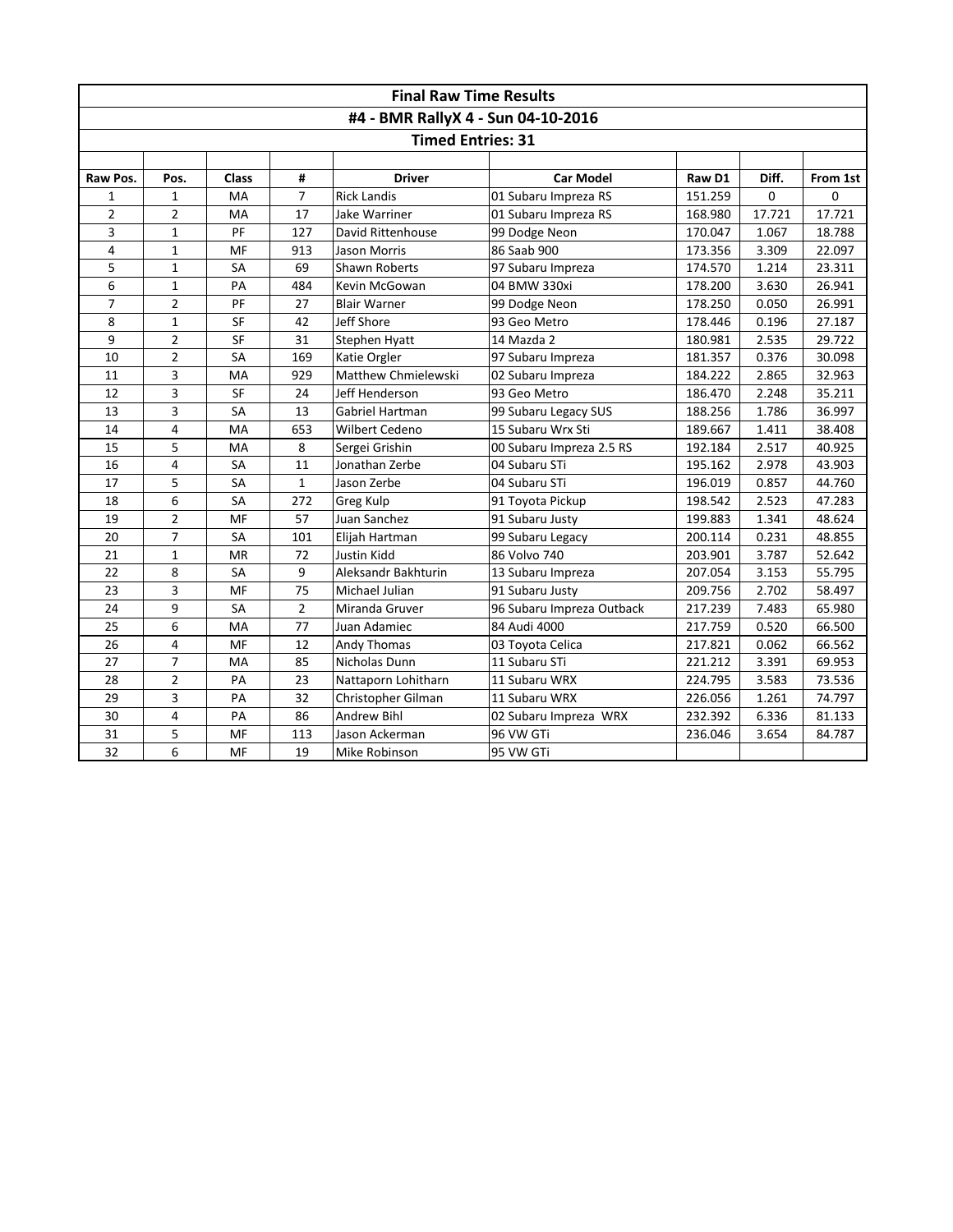## **BMR RallyX Class Points**

|                     |              | # of                         |                                           | <b>18-Oct</b>  |            | $21-Nov$       |            | 6-Mar          |            | $10 - Apr$     |                |
|---------------------|--------------|------------------------------|-------------------------------------------|----------------|------------|----------------|------------|----------------|------------|----------------|----------------|
| <b>Total</b>        | <b>Class</b> | <b>Events</b>                | <b>Driver</b>                             | Place          | <b>PTS</b> | Place          | <b>PTS</b> | Place          | <b>PTS</b> | Place          | <b>PTS</b>     |
| <b>Stock RWD</b>    |              |                              |                                           |                |            |                |            |                |            |                |                |
| 15                  | <b>SR</b>    | $\mathbf{1}$                 | Forrest Graeff                            | $\mathbf{1}$   | 15         |                |            |                |            |                |                |
| 15                  | SR           | $\mathbf 1$                  | Lou Montella                              |                |            | $\mathbf{1}$   | 15         |                |            |                |                |
| 15                  | SR           | $\mathbf{1}$                 | Lou Mickley                               |                |            |                |            | $\mathbf{1}$   | 15         |                |                |
| 14                  | SR           | $\mathbf{1}$                 | Michael Shea                              |                |            | $\overline{2}$ | 14         |                |            |                |                |
| 14                  | SR           | $\mathbf{1}$                 | Peter Harold                              |                |            |                |            | $\overline{2}$ | 14         |                |                |
|                     |              | <b>Stock FWD</b>             |                                           |                |            |                |            |                |            |                |                |
| 59                  | SF           | 4                            | Stephen Hyatt                             | 1              | 15         | $\mathbf{1}$   | 15         | $\mathbf{1}$   | 15         | $\overline{2}$ | 14             |
| 41                  | SF           | 3                            | Jeff Henderson                            | $\overline{2}$ | 14         | $\overline{2}$ | 14         |                |            | 3              | 13             |
| 40                  | SF           | 3                            | Jeffrey Shore                             | 4              | 12         | 3              | 13         |                |            | $\mathbf{1}$   | 15             |
| 14                  | SF           | $\mathbf{1}$                 | Mike Murray                               |                |            |                |            | 2              | 14         |                |                |
| 13                  | SF           | $\mathbf 1$                  | Jon Laush                                 | 3              | 13         |                |            |                |            |                |                |
| 13                  | SF           | $\mathbf{1}$                 | Pete Gigliotti                            |                |            |                |            | 3              | 13         |                |                |
| 12                  | SF           | $\mathbf{1}$                 | Thomas Maldonado                          |                |            |                |            | 4              | 12         |                |                |
| 11                  | SF           | $\mathbf{1}$                 | Ethan Conde                               | 5              | 11         |                |            |                |            |                |                |
|                     |              | <b>Stock AWD</b>             |                                           |                |            |                |            |                |            |                |                |
| 41                  | SA           | 3                            | Jason Zerbe                               |                |            | 1              | 15         | 1              | 15         | 5              | 11             |
| 35                  | SA           | 3                            | Gabriel Hartman                           |                |            | 4              | 12         | 6              | 10         | 3              | 13             |
| 33                  | SA           | 3                            | Aleksandr Bakhturin                       | 3              | 13         |                |            | 4              | 12         | 8              | 8              |
| 32                  | SA           | 3                            | Greg Kulp                                 |                |            | 3              | 13         | 7              | 9          | 6              | 10             |
| 26                  | SA           | $\overline{2}$               | Jonathan Zerbe                            |                |            |                |            | 2              | 14         | 4              | 12             |
| 15                  | SA           | $\mathbf 1$                  | Chris Dimberg                             | $\mathbf 1$    | 15         |                |            |                |            |                |                |
| 15                  | SA           | $\mathbf{1}$                 | Shawn Roberts                             |                |            |                |            |                |            | $\mathbf{1}$   | 15             |
| 14                  | SA           | $\mathbf{1}$                 | Jason Plageman                            |                |            | $\overline{2}$ | 14         |                |            |                |                |
| 14                  | SA           | 1                            | Joshua Moyer                              | $\overline{2}$ | 14         |                |            |                |            |                |                |
| 14                  | SA           | $\mathbf{1}$                 | Katie Orgler                              |                |            |                |            |                |            | $\overline{2}$ | 14             |
| 13                  | SA           | $\mathbf 1$                  | <b>Philip Graves</b>                      |                |            |                |            | 3              | 13         |                |                |
| 12                  | SA           | $\mathbf{1}$                 | Andrew Bihl                               | $\overline{4}$ | 12         |                |            |                |            |                |                |
| 11                  | SA           | $\mathbf{1}$                 | Jack Swayze                               |                |            |                |            | 5              | 11         |                |                |
| 9                   | SA           | $\mathbf{1}$                 | Elijah Hartman                            |                |            |                |            |                |            | 7              | 9              |
| $\overline{7}$      | SA           | $\mathbf{1}$                 | Miranda Gruver                            |                |            |                |            |                |            | 9              | $\overline{7}$ |
|                     |              | <b>Prepared RWD</b>          |                                           |                |            |                |            |                |            |                |                |
| 29                  | PR           | $\overline{2}$               | Shawn Roberts                             |                |            | $\overline{2}$ | 14         | $\mathbf{1}$   | 15         |                |                |
| 27                  | PR           | $\overline{2}$               | Katie Orgler                              |                |            | 3              | 13         | $\overline{2}$ | 14         |                |                |
| 15                  | PR           | $\mathbf{1}$                 | Rob Heebner                               | $\mathbf{1}$   | 15         |                |            |                |            |                |                |
| 15                  | PR           | $\mathbf{1}$                 | Nathan Young                              |                |            | $\mathbf{1}$   | 15         |                |            |                |                |
| 13                  | PR           | $\mathbf{1}$                 | Jeffrey Persing                           |                |            |                |            | 3              | 13         |                |                |
|                     |              | <b>Prepared AWD</b>          |                                           |                |            |                |            |                |            |                |                |
| 30                  | PA           | $\overline{2}$               | <b>Rick Landis</b>                        | $\mathbf{1}$   | 15         | $\mathbf{1}$   | 15         |                |            |                |                |
| 30<br>14            | PA           | 2                            | Kevin McGowan                             |                |            |                |            | $\mathbf{1}$   | 15         | $\mathbf{1}$   | 15             |
| 14                  | PA<br>PA     | $\mathbf{1}$<br>$\mathbf{1}$ | Stephen Erdosi                            | $\overline{2}$ |            | $\overline{2}$ | 14         |                |            |                |                |
| $14\,$              | PA           |                              | Petar Dimitrijevic<br>Nattaporn Lohitharn |                | 14         |                |            |                |            | $\overline{2}$ |                |
| 13                  | PA           | $\mathbf{1}$<br>$\mathbf{1}$ | Nicholas Dunn                             |                |            | 3              | 13         |                |            |                | 14             |
| 13                  | PA           | $\mathbf{1}$                 | Alex Pankiw                               | 3              | 13         |                |            |                |            |                |                |
| 13                  | PA           | $\mathbf{1}$                 | Christopher Gilman                        |                |            |                |            |                |            | $\mathbf{3}$   | 13             |
| 12                  | PA           | $\mathbf{1}$                 | Josiah Schieck                            | 4              | 12         |                |            |                |            |                |                |
| 12                  | PA           | $\mathbf{1}$                 | Andrew Bihl                               |                |            |                |            |                |            | $\overline{4}$ | 12             |
| 11                  | PA           | $\mathbf{1}$                 | Jake Miller                               | 5              | 11         |                |            |                |            |                |                |
| <b>Prepared FWD</b> |              |                              |                                           |                |            |                |            |                |            |                |                |
| 15                  | PA           | 1                            | David Rittenhouse                         |                |            |                |            |                |            | $\mathbf{1}$   | 15             |
| 14                  | PA           | $\mathbf{1}$                 | <b>Blair Warner</b>                       |                |            |                |            |                |            | $\overline{2}$ | 14             |
|                     |              | <b>Modified RWD</b>          |                                           |                |            |                |            |                |            |                |                |
| 15                  | MR           | $\mathbf{1}$                 | Doug Shearer                              | $\mathbf{1}$   | 15         |                |            |                |            |                |                |
| 15                  | ΜR           | $\mathbf{1}$                 | Justin Kidd                               |                |            |                |            |                |            | $\mathbf{1}$   | 15             |
| 14                  | MR           | $\mathbf{1}$                 | <b>Stacy Lobdell</b>                      | $\mathbf{2}$   | 14         |                |            |                |            |                |                |
|                     |              |                              |                                           |                |            |                |            |                |            |                |                |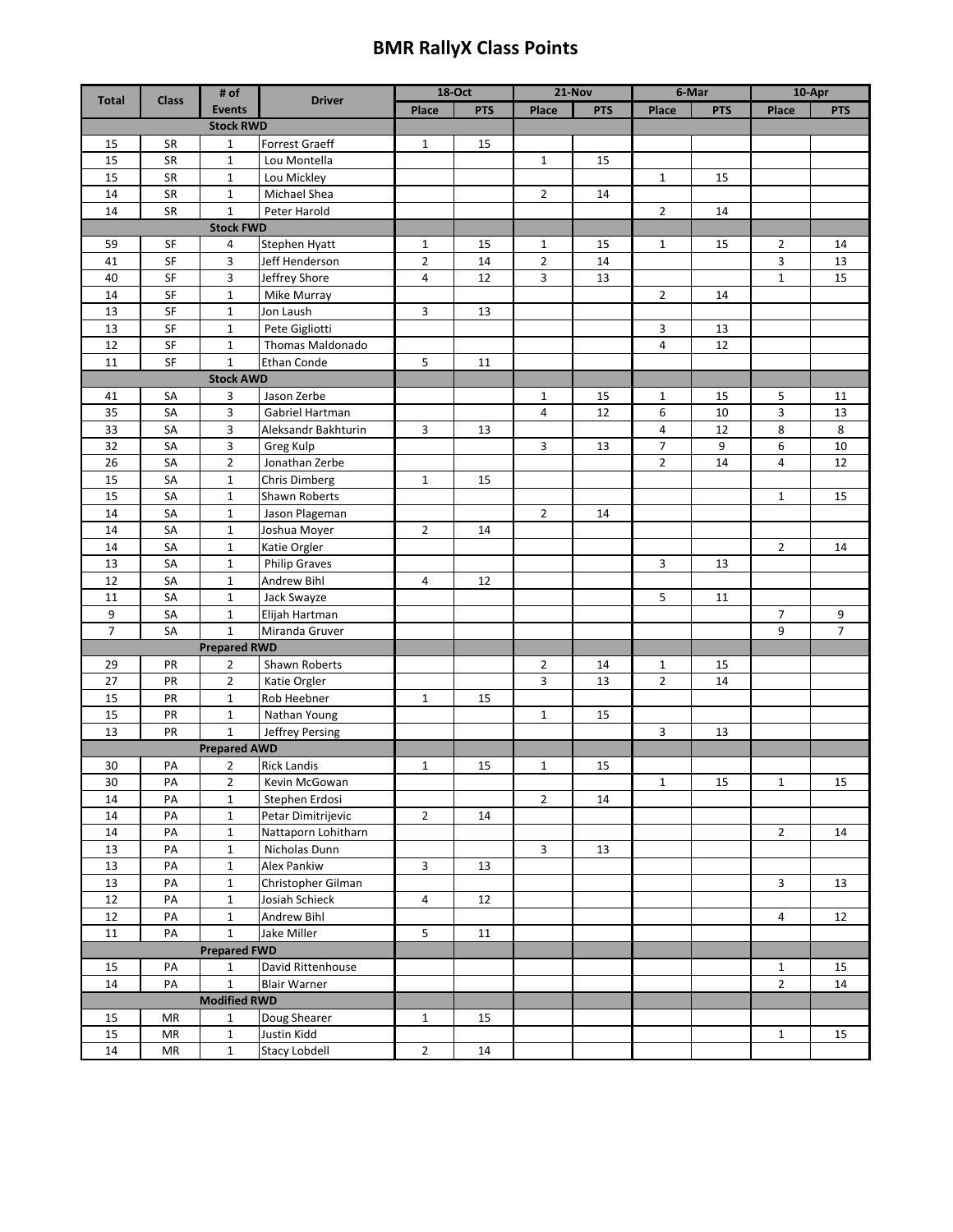## **BMR RallyX Class Points**

| <b>Total</b> | <b>Class</b> | # of                | <b>Driver</b>         |                | <b>18-Oct</b> | 21-Nov         |            | 6-Mar          |            | 10-Apr         |            |
|--------------|--------------|---------------------|-----------------------|----------------|---------------|----------------|------------|----------------|------------|----------------|------------|
|              |              | <b>Events</b>       |                       | Place          | <b>PTS</b>    | Place          | <b>PTS</b> | Place          | <b>PTS</b> | Place          | <b>PTS</b> |
|              |              | <b>Modified FWD</b> |                       |                |               |                |            |                |            |                |            |
| 51           | <b>MF</b>    | 4                   | Michael Julian        | 3              | 13            | 3              | 13         | 4              | 12         | 3              | 13         |
| 44           | <b>MF</b>    | 3                   | <b>Jason Morris</b>   | $\overline{2}$ | 14            |                |            | $\mathbf{1}$   | 15         | $\mathbf{1}$   | 15         |
| 42           | <b>MF</b>    | 3                   | Andy Thomas           | $\mathbf{1}$   | 15            | $\mathbf{1}$   | 15         |                |            | 4              | 12         |
| 32           | <b>MF</b>    | $\overline{3}$      | Jason Ackerman        |                |               | 4              | 12         | $\overline{7}$ | 9          | 5              | 11         |
| 22           | <b>MF</b>    | $\overline{2}$      | Mike Robinson         | 5              | 11            | 5              | 11         |                |            |                |            |
| 14           | MF           | $\mathbf{1}$        | <b>Matthew Yetter</b> |                |               | $\overline{2}$ | 14         |                |            |                |            |
| 14           | <b>MF</b>    | $\mathbf{1}$        | <b>Eric Simmons</b>   |                |               |                |            | $\overline{2}$ | 14         |                |            |
| 14           | <b>MF</b>    | $\mathbf{1}$        | Juan Sanchez          |                |               |                |            |                |            | $\overline{2}$ | 14         |
| 13           | <b>MF</b>    | $\mathbf{1}$        | Cy Lee                |                |               |                |            | 3              | 13         |                |            |
| 12           | <b>MF</b>    | $\mathbf{1}$        | Ron DiFerdinando      | $\overline{4}$ | 12            |                |            |                |            |                |            |
| 11           | <b>MF</b>    | $\mathbf{1}$        | Jason Goshorn         |                |               |                |            | 5              | 11         |                |            |
| 10           | <b>MF</b>    | $\mathbf{1}$        | Nick Landis           |                |               |                |            | 6              | 10         |                |            |
|              |              | <b>Modified AWD</b> |                       |                |               |                |            |                |            |                |            |
| 39           | <b>MA</b>    | 3                   | Wilbert Cedeno        |                |               | 4              | 12         | $\mathbf{1}$   | 15         | 4              | 12         |
| 28           | <b>MA</b>    | $\overline{2}$      | Matt Lloyd            | $\mathbf{1}$   | 15            | 3              | 13         |                |            |                |            |
| 25           | <b>MA</b>    | $\overline{2}$      | Matthew Chmielewski   |                |               |                |            | 4              | 12         | 3              | 13         |
| 23           | <b>MA</b>    | $\overline{2}$      | Nicholas Dunn         |                |               |                |            | $\overline{2}$ | 14         | $\overline{7}$ | 9          |
| 22           | MA           | $\overline{2}$      | Sergei Grishin        |                |               |                |            | 5              | 11         | 5              | 11         |
| 15           | MA           | $\mathbf{1}$        | Nater Kane            |                |               | $\mathbf{1}$   | 15         |                |            |                |            |
| 15           | <b>MA</b>    | $\mathbf{1}$        | <b>Rick Landis</b>    |                |               |                |            |                |            | $\mathbf{1}$   | 15         |
| 14           | <b>MA</b>    | $\mathbf{1}$        | Paul McCarthy         | $\overline{2}$ | 14            |                |            |                |            |                |            |
| 14           | <b>MA</b>    | $\mathbf{1}$        | Juan Sanchez          |                |               | $\overline{2}$ | 14         |                |            |                |            |
| 14           | MA           | $\mathbf{1}$        | Jake Warriner         |                |               |                |            |                |            | $\overline{2}$ | 14         |
| 13           | <b>MA</b>    | $\mathbf{1}$        | Mike Pelizzoni        | 3              | 13            |                |            |                |            |                |            |
| 13           | MA           | $\mathbf{1}$        | Ivan Adamiec          |                |               |                |            | 3              | 13         |                |            |
| 11           | MA           | $\mathbf 1$         | Chris George          |                |               | 5              | 11         |                |            |                |            |
| 10           | <b>MA</b>    | $\mathbf{1}$        | Juan Adamiec          |                |               |                |            |                |            | 6              | 10         |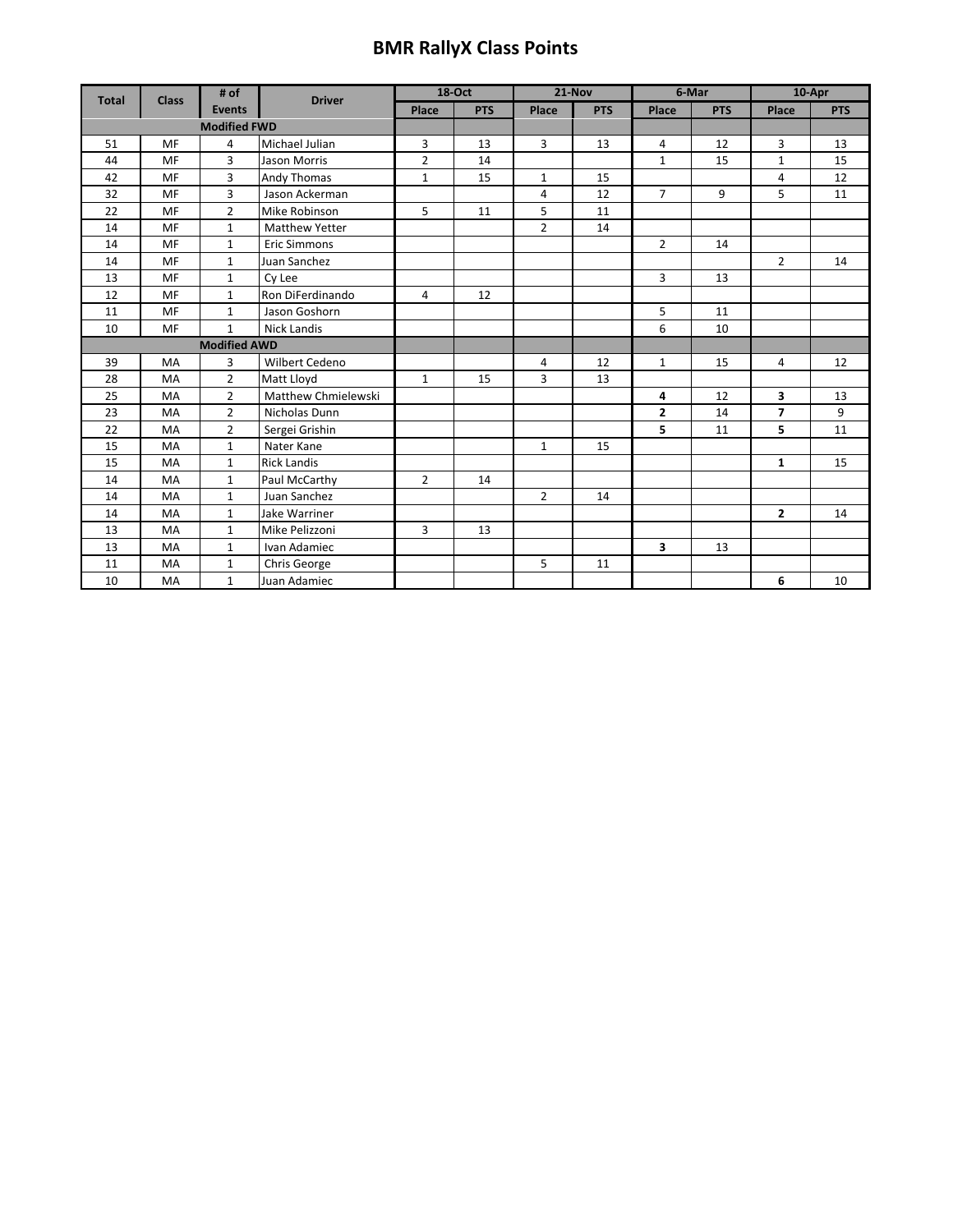## **BMR RallyX Overall Points**

| <b>Total</b> | <b>Class</b> | # of                    | <b>Driver</b>        | <b>18-Oct</b> | 21-Nov     | 6-Mar      | 10-Apr     |
|--------------|--------------|-------------------------|----------------------|---------------|------------|------------|------------|
|              |              | <b>Events</b>           |                      | <b>PTS</b>    | <b>PTS</b> | <b>PTS</b> | <b>PTS</b> |
| 59           | PR           | 4                       | <b>Stephen Hyatt</b> | 15            | 15         | 15         | 14         |
| 51           | SA           | 4                       | Michael Julian       | 13            | 13         | 12         | 13         |
| 45           | SA/MF        | 3                       | <b>Rick Landis</b>   | 15            | 15         |            | 15         |
| 44           | MA           | $\overline{3}$          | Jason Morris         | 14            |            | 15         | 15         |
| 42           | MF           | 3                       | Andy Thomas          | 15            | 15         |            | 12         |
| 41           | SA           | 3                       | Jason Zerbe          |               | 15         | 15         | 11         |
| 41           | SF           | 3                       | Jeff Henderson       | 14            | 14         |            | 13         |
| 40           | MA           | 3                       | Jeffrey Shore        | 12            | 13         |            | 15         |
| 39           | MF           | 3                       | Wilbert Cedeno       |               | 12         | 15         | 12         |
| 36           | SF/MF        | $\overline{\mathbf{3}}$ | Nicholas Dunn        |               | 13         | 14         | 9          |
| 35           | SA           | 3                       | Gabriel Hartman      |               | 12         | 10         | 13         |
| 33           | MF           | 3                       | Aleksandr Bakhturin  | 13            |            | 12         | 8          |
| 32           | MF           | 3                       | Greg Kulp            |               | 13         | 9          | 10         |
| 32           | MF           | 3                       | Jason Ackerman       |               | 12         | 9          | 11         |
| 30           | SF           | $\overline{2}$          | Kevin McGowan        |               |            | 15         | 15         |
| 29           | <b>SR</b>    | $\overline{2}$          | <b>Shawn Roberts</b> |               | 14         | 15         |            |
| 28           | MF           | $\overline{2}$          | Matt Lloyd           | 15            | 13         |            |            |
| 27           | MA           | $\overline{2}$          | Katie Orgler         |               | 13         | 14         |            |
| 26           | MA           | $\overline{2}$          | Jonathan Zerbe       |               |            | 14         | 12         |
| 25           | MF           | $\overline{2}$          | Matthew Chmielewski  |               |            | 12         | 13         |
| 24           | PR/SA        | $\overline{2}$          | <b>Andrew Bihl</b>   | 12            |            |            | 12         |
| 22           | MF           | $\overline{2}$          | Sergei Grishin       |               |            | 11         | 11         |
| 22           | MF           | $\overline{2}$          | Mike Robinson        | 11            | 11         |            |            |
| 15           | MF           | $\mathbf{1}$            | Lou Mickley          |               |            | 15         |            |
| 15           | MF           | $\mathbf{1}$            | Lou Montella         |               | 15         |            |            |
| 15           | MF           | $\mathbf{1}$            | Nater Kane           |               | 15         |            |            |
| 15           | <b>MR</b>    | $\mathbf{1}$            | Nathan Young         |               | 15         |            |            |
| 15           | MR           | $\mathbf{1}$            | Chris Dimberg        | 15            |            |            |            |
| 15           | PA           | $\mathbf{1}$            | David Rittenhouse    |               |            |            | 15         |
| 15           | SF           | $\mathbf{1}$            | Doug Shearer         | 15            |            |            |            |
| 15           | SF           | $\mathbf{1}$            | Forrest Graeff       | 15            |            |            |            |
| 15           | SF           | $\mathbf{1}$            | Justin Kidd          |               |            |            | 15         |
| 15           | PA           | $\mathbf{1}$            | Rob Heebner          | 15            |            |            |            |
| 15           | SR           | $\mathbf{1}$            | Shawn Roberts        |               |            |            | 15         |
| 14           | MF           | $\mathbf{1}$            | <b>Eric Simmons</b>  |               |            | 14         |            |
| 14           | <b>SR</b>    | $\mathbf 1$             | Jason Plageman       |               | 14         |            |            |
| 14           | MF           | $\mathbf 1$             | Juan Sanchez         |               | 14         |            |            |
| 14           | MF           | $\mathbf{1}$            | Matthew Yetter       |               | 14         |            |            |
| 14           | SA           | $\mathbf{1}$            | Michael Shea         |               | 14         |            |            |
| 14           | PR           | $\mathbf{1}$            | Mike Murray          |               |            | 14         |            |
| 14           | PA           | $\mathbf{1}$            | Peter Harold         |               |            | 14         |            |
| 14           | <b>SR</b>    | $\mathbf 1$             | Stephen Erdosi       |               | 14         |            |            |
| 14           | MF           | $\mathbf{1}$            | <b>Blair Warner</b>  |               |            |            | 14         |
| 14           | MF           | $\mathbf{1}$            | Jake Warriner        |               |            |            | 14         |
| 14           | SR           | $\mathbf{1}$            | Joshua Moyer         | 14            |            |            |            |